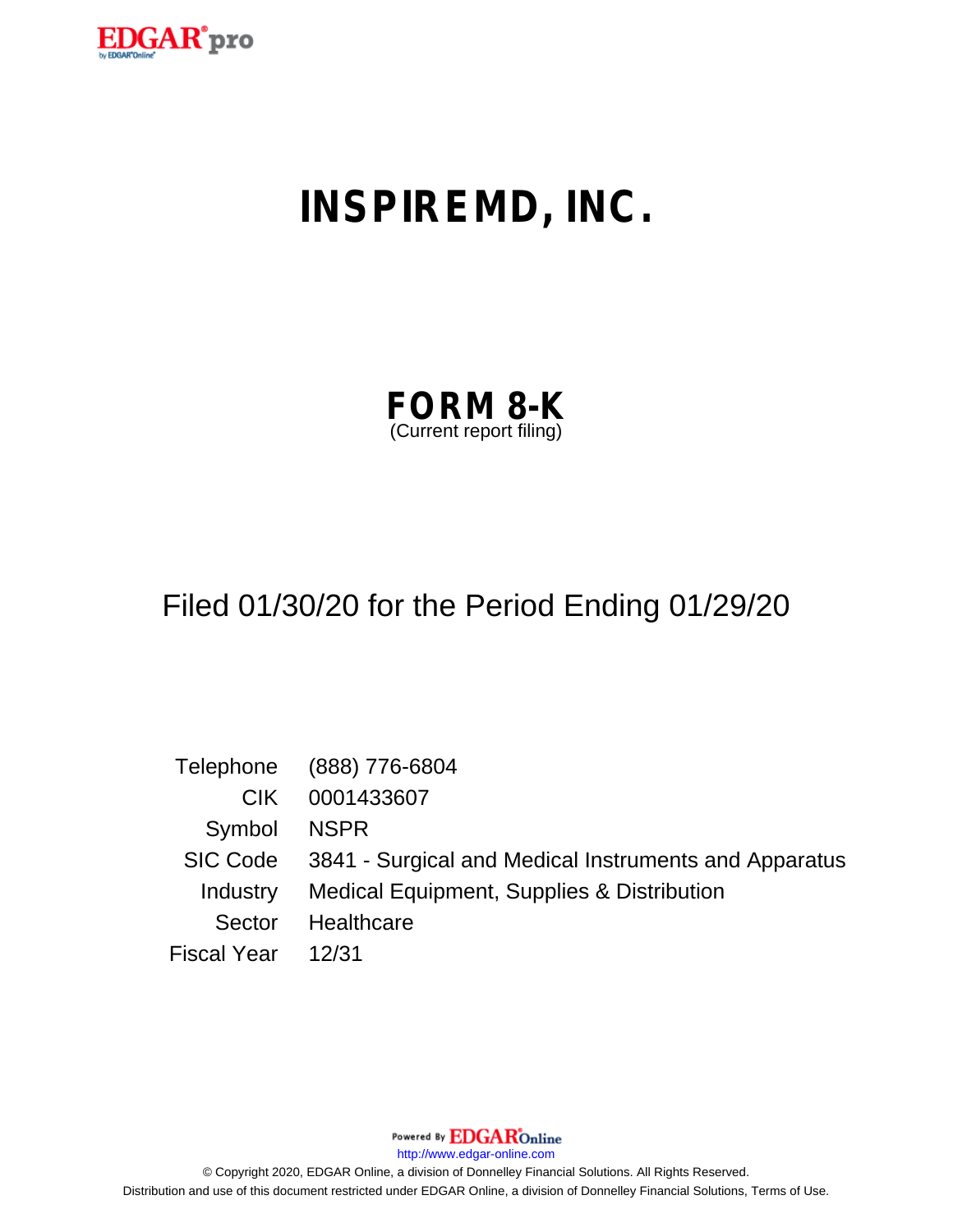## **UNITED STATES SECURITIES AND EXCHANGE COMMISSION**

**Washington, D.C. 20549**

#### **FORM 8-K**

#### **CURRENT REPORT**

**Pursuant to Section 13 or 15(d) of the Securities Exchange Act of 1934**

**Date of report (Date of earliest event reported):** January 29, 2020

## **InspireMD, Inc.**

(Exact name of registrant as specified in its charter)

(State or other jurisdiction of incorporation)

File Number)

**Delaware 001-35731 26-2123838** (Commission (IRS Employer Identification No.)

**4 Menorat Hamaor St. Tel Aviv, Israel 6744832** (Address of principal executive offices) (Zip Code)

**(888) 776-6804**

(Registrant's telephone number, including area code)

**N/A**

(Former Name or former address, if changed since last report)

Check the appropriate box below if the Form 8-K filing is intended to simultaneously satisfy the filing obligation of the registrant under any of the following provisions:

[ ] Written communications pursuant to Rule 425 under the Securities Act (17 CFR 230.425)

[ ] Soliciting material pursuant to Rule 14a-12 under the Exchange Act (17 CFR 240.14a-12)

[ ] Pre-commencement communications pursuant to Rule 14d-2(b) under the Exchange Act (17 CFR 240.14d-2(b))

[ ] Pre-commencement communications pursuant to Rule 13e-4(c) under the Exchange Act (17 CFR 240.13e-4(c))

Securities registered pursuant to Section 12(b) of the Act:

| Title of each class                                          | <b>Trading Symbol(s)</b> | Name of exchange on which registered |
|--------------------------------------------------------------|--------------------------|--------------------------------------|
| Common Stock, par value \$0,0001 per share                   | NSPR                     | NYSE.<br>American                    |
| Warrants,<br>exercisable for one share of Common Stock       | NSPR.WS                  | NYSE .<br>American                   |
| Series B Warrants, exercisable for one share of Common Stock | NSPR.WSB                 | <b>NYSE</b> American                 |

Indicate by check mark whether the registrant is an emerging growth company as defined in Rule 405 of the Securities Act of 1933 (§230.405 of this chapter) or Rule 12b-2 of the Securities Exchange Act of 1934 (§240.12b-2 of this chapter).

Emerging growth company [ ]

If an emerging growth company, indicate by check mark if the registrant has elected not to use the extended transition period for complying with any new or revised financial accounting standards provided pursuant to Section 13(a) of the Exchange Act.  $\lceil \ \rceil$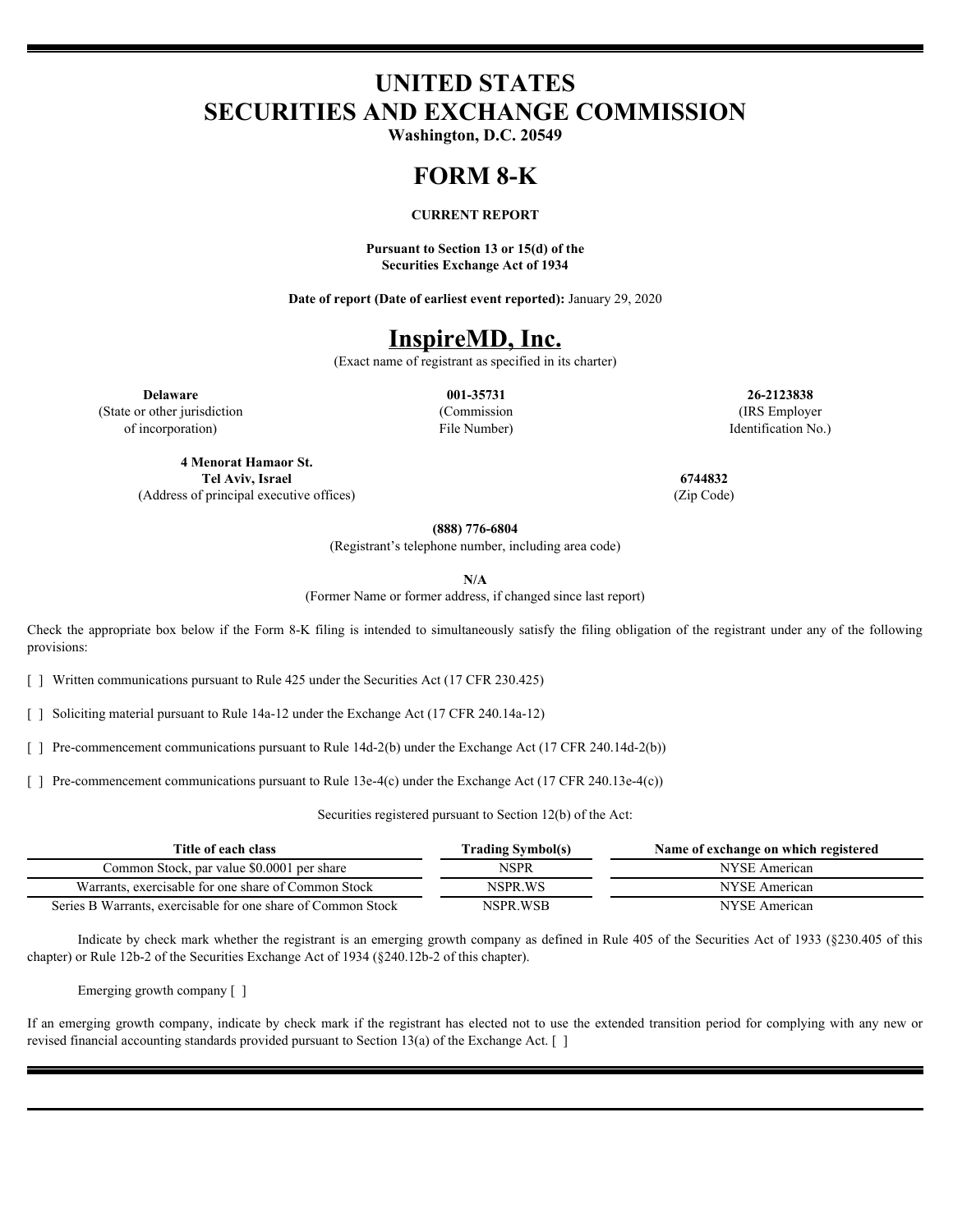#### **Item 8.01 Other Events.**

On January 29, 2020, InspireMD, Inc. (the "Company") issued a press release announcing that a successful live case featuring the Company's CGuard™ EPS was presented at the Leipzig Interventional Course (LINC) 2020. A copy of the press release is attached as Exhibit 99.1 to this Current Report on Form 8-K and is hereby incorporated by reference herein.

#### **Item 9.01 Financial Statements and Exhibits.**

(d) Exhibits

| <b>Exhibit No.</b> Description |                                      |
|--------------------------------|--------------------------------------|
| 99.1                           | Press Release dated January 29, 2020 |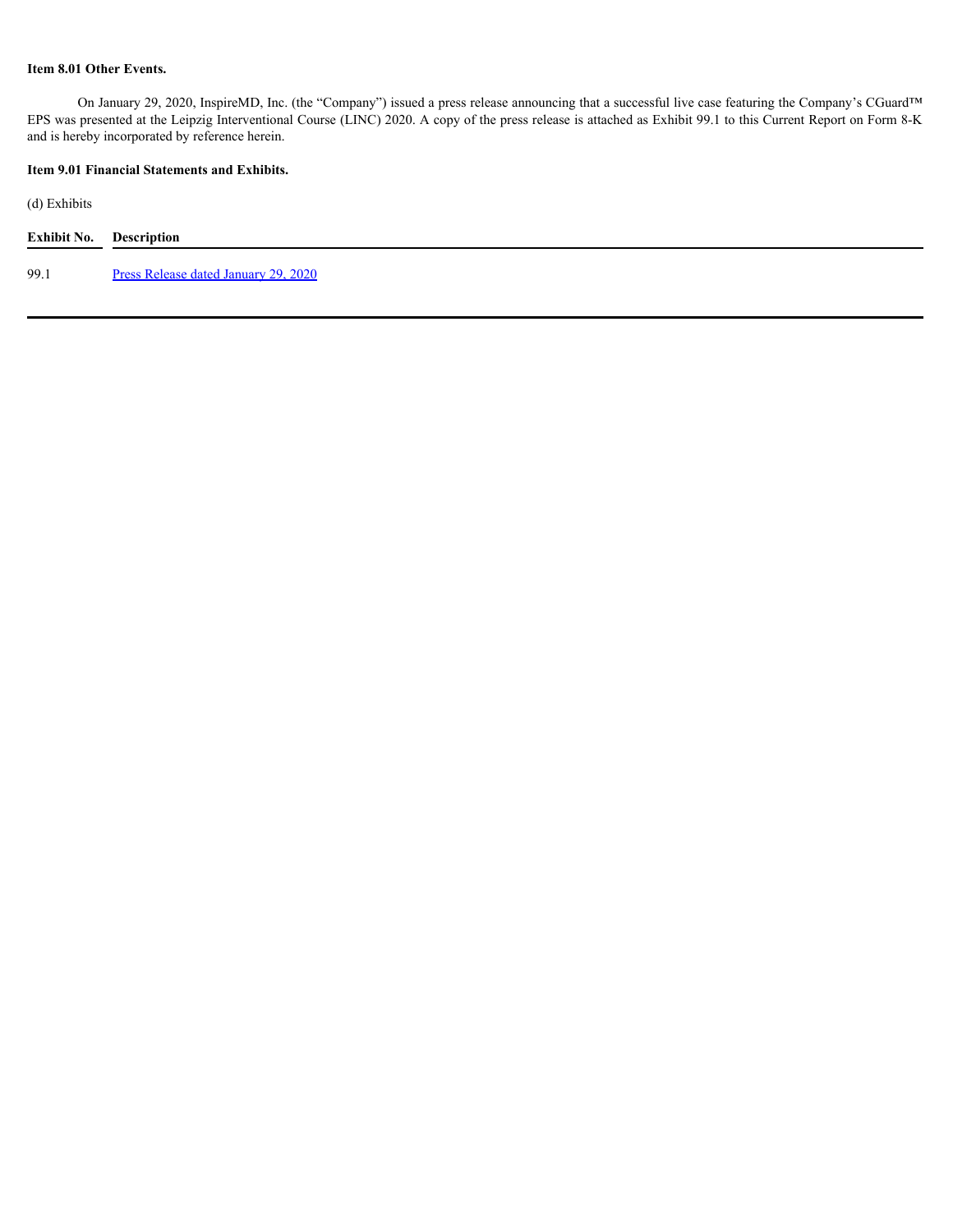### **SIGNATURES**

Pursuant to the requirements of the Securities Exchange Act of 1934, as amended, the registrant has duly caused this report to be signed on its behalf by the undersigned hereunto duly authorized.

Date: January 30, 2020 By: */s/ Craig Shore*

#### **InspireMD Inc.**

Name: Craig Shore Title: Chief Financial Officer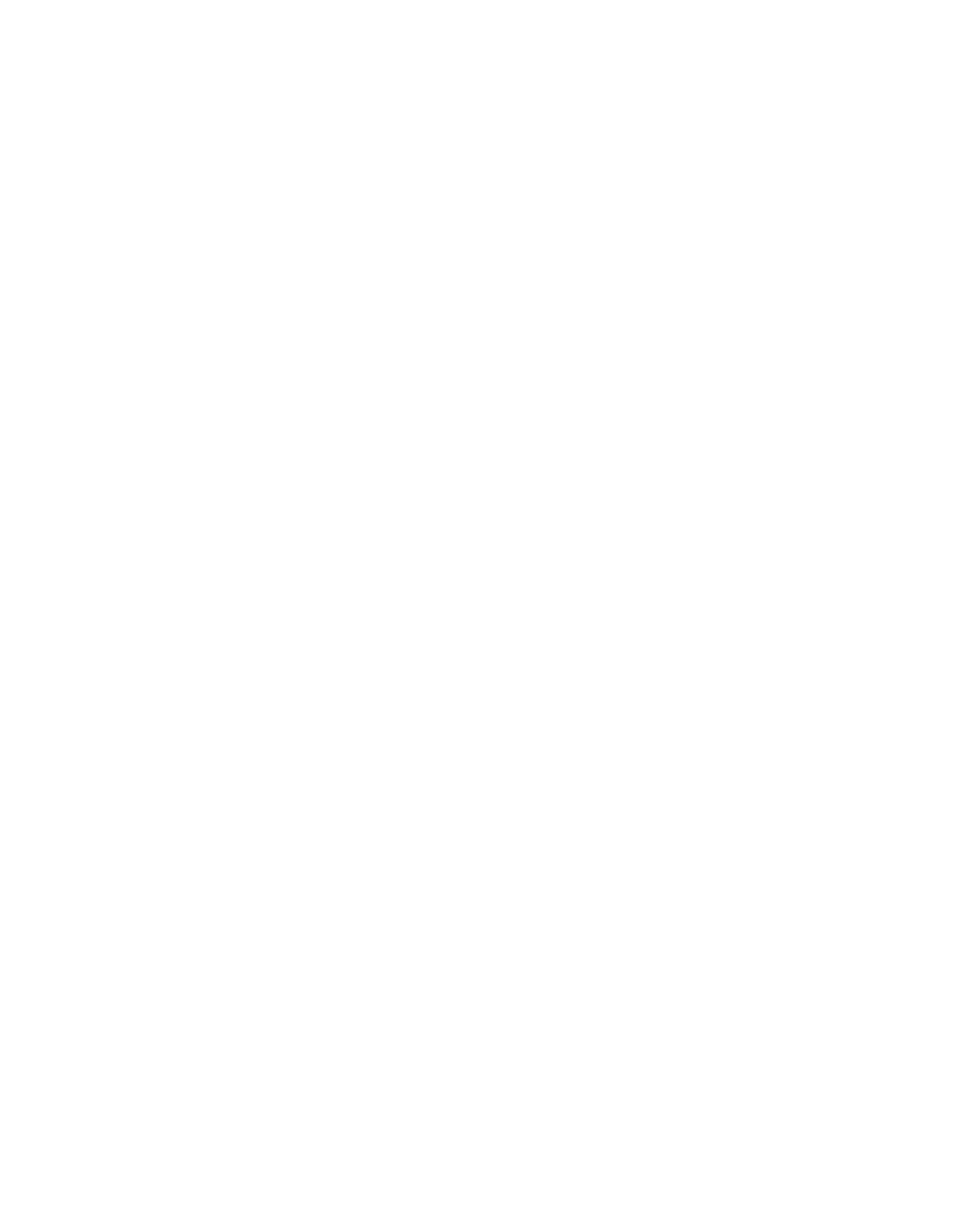

#### <span id="page-5-0"></span>InspireMD Announces Successful Live Clinical Case Transmissions Featuring CGuard™ EPS at the Leipzig Interventional Course (LINC) **2020**

*Case demonstrates ease-of-use and exceptional patient safety features of CGuard™ EPS*

prevention of stroke caused by carotid artery disease, today announced that a successful live case featuring CGuard™ EPS was presented at the international LINC conference 2020, which is being held January 28 – 31 in Leipzig, Germany.

**InspireMD Announces Successful Live Clinical Case Transmissions Featuring CGuard<sup>TM</sup> EPS at the Leipzig I<br>** *Case demonstrates ease-of-use and exceptional patient safety features of CGuard<sup>TM</sup><br>
Tel Aviv, Israel — January 2* **EXECUTE:**<br> **Aviv, Israel — January 29, 2020** – InspireMD, Inc. (NYSE American: NSPR), developer of the Leipzig Interve<br>
Case demonstrates ease-of-use and exceptional patient safety features of CGuard<sup>TM</sup> EPS<br>
Aviv, Israel **ISPITE THE SET ASSEMBLY CONTAINS THE CONSECT AND ANNOUNCE SET AND ADDITIONAL Case demonstrates ease-of-use and exceptional patient safety features of CGuard<sup>TM</sup> EPS<br>
<b>Israel — January 29, 2020** – InspireMD, Inc. (NYSE Ame **Announces Successful Live Clinical Case Transmissions Featuring CGuard<sup>TM</sup> EPS at the Leipzig Interventional Co<br>
Case demonstrates ease-of-use and exceptional patient safety features of CGuard<sup>TM</sup> EPS<br>
<b>— January 29, 2020 TISPITE AND**<br> **JANUARY CONTERNATION**<br>
Case demonstrates ease-of-use and exceptional patient safety features of CGuard<sup>TM</sup> EPS<br> **JANUARY 29, 2020** – InspireMD, Inc. (NYSE American: NSPR), developer of the CGuard<sup>TM</sup> Emboli **Example 18 Example 18 Constant Constant Constant Constant Constant Of Constant Of Constant Constant Of Constant Of Constant Constant Constant Constant Constant Constant Constant Constant Constant Constant Constant Constan 2020** – InspireMD, The Clinical Case Transmissions Featuring CGuard™ EPS at the Leipzig Interventional Course (LINC) 2020<br> *Case demonstrates ease-of-use and exceptional patient safety features of CGuard™ EPS*<br>
2020 – In "For the third year in a row, we were chosen to showcase CGuard™ EPS in a live case procedure. This again confirms both clinical utility and ease of use of the Exhibit 99.1<br>
InspireMD Announces Successful Live Clinical Case Transmissions Featuring CGuard<sup>7M</sup> EPS at the Leipzig Interventional Course (LINC) 2020<br>
Case demonstrates ease-of-use and exceptional patient steps for ance **Exhibit 99.1**<br> **Exhibit 99.1**<br> **Exhibit 99.1**<br> **Exhibit 20.00**<br> *Case demonstrates and Case Transmissions Featuring CGuard<sup>na</sup> EPS at the Leipzig Interventional Course (LINC) 2020<br>
<i>Case demonstrates suses* ( $29, 2020$  Exhibit 99.1<br>
Engine MD Announces Successful Live Clinical Cue Transmissions Feuturing CGuard<sup>TM</sup> EPS at the Leipzig Interventional Course (LINC) 2020<br>
Case *demonstrates ease-of-use ond exceptional patients ship features* Castriota, two world-renowned interventionalists, for again demonstrating superior results of CGuard™ EPS in a real-time clinical setting." **Example Control Amountes Successful Live Clinical Case Transmissions Featuring CGuard<sup>na</sup> EPS at the Leipzig Interventional Course (LINC) 2020<br>
Tel Aviv, Israel — Jeanney 29, 2020 – Inspirators conservation of process an** 

#### **Live case #17: Symptomatic high-risk carotid artery disease**

The live case was conducted by Dr. Antonio Micari and Dr. Fausto Castriota, interventional cardiologists at Humanitas Gavazzeni Hospital, Bergamo, Italy. The 82-year old male patient presented with symptomatic high-risk carotid artery disease and experienced a transient ischemic attack (TIA) with left-sided hemiparesis lasted approximately 20 minutes and had an excellent angiographic result.

Following the procedure, Drs. Micari and Castriota commented, "We believe CGuard™ EPS is a game changer in the plaque–stent interaction paradigm."

#### **About LINC**

LINC is a leading global forum for new methods in the field of vascular medicine. LINC brings together medical professionals from different specialties around the world who perform endovascular interventions.

### **About InspireMD, Inc.**

InspireMD seeks to utilize its proprietary MicroNet® technology to make its products the industry standard for treatment of carotid artery disease by providing outstanding acute results and durable stroke free long-term outcomes.